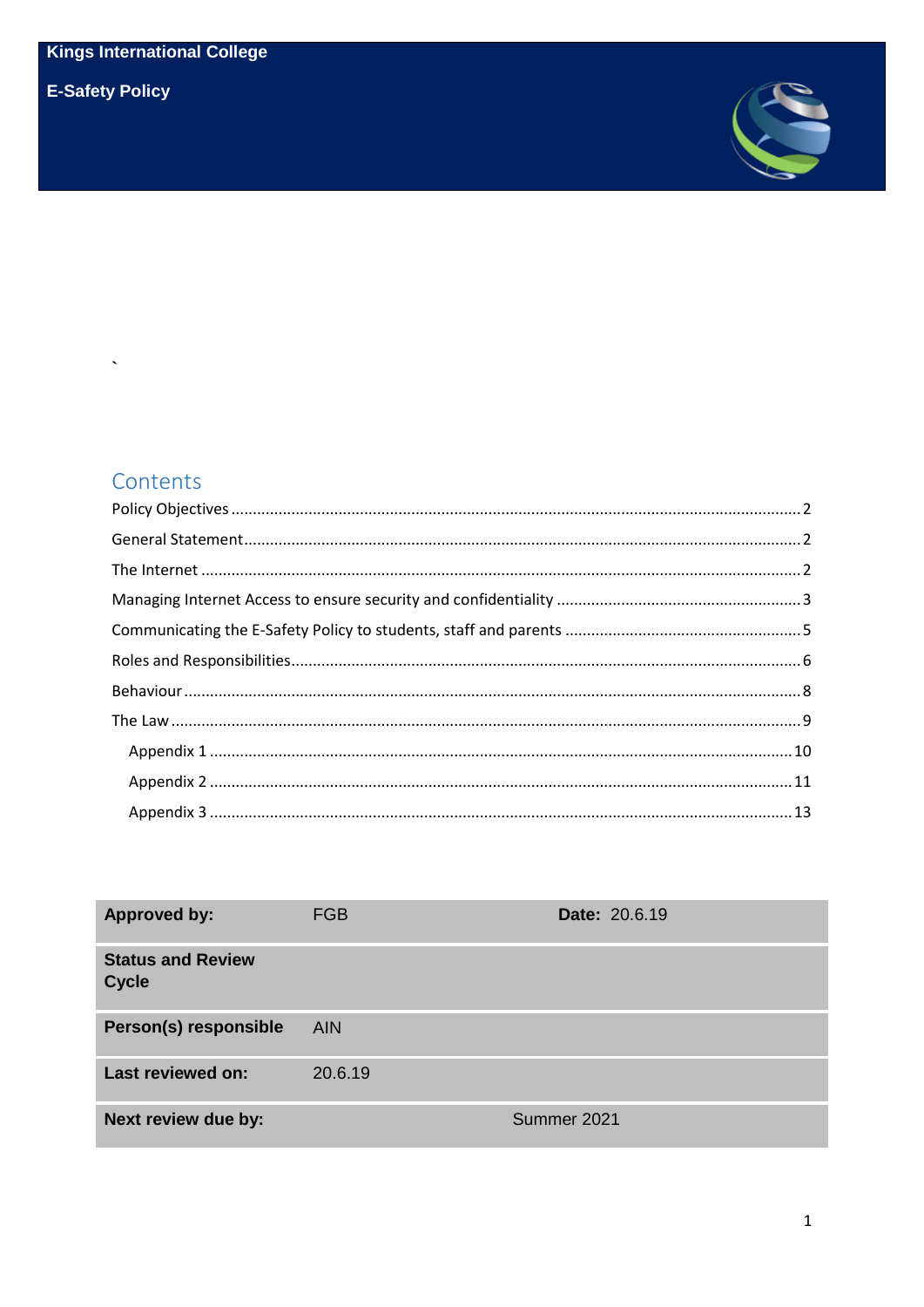# <span id="page-1-0"></span>Policy Objectives

•To provide high quality and safe internet access for all students and staff

•To promote and secure the welfare of all students through clear communication of expectation, protocol and procedure for all users of ICT

•To rigorously monitor and review ICT use and practice by all

•To teach and communicate to students what internet use is acceptable and what is not and give clear expectations for Internet use

•To educate all students in the effective use of the Internet in research, including the skills of knowledge location, retrieval and evaluation

•To ensure that the use of Internet derived materials by staff and by students complies with copyright law.

•To make explicit to students and staff the procedures for reporting inappropriate and offensive Internet and ICT content e.g. using the CEOP Report Abuse icon or Hector Protector.

## <span id="page-1-1"></span>General Statement

Kings International College recognises the benefits and opportunities which new technologies offer to teaching and learning. We encourage the use of technology in order to enhance skills and promote achievement. However, the accessible and global nature of the internet and variety of technologies available mean that we are also aware of potential risks and challenges associated with such use. Our approach is to implement safeguards within the school and to support staff and students to identify and manage risks independently. We believe this can be achieved through a combination of security measures, training and guidance and implementation of our associated policies.

In our duty to safeguard students we will do all that we can to make our students and staff stay esafe and to satisfy our wider duty of care. This E-safety policy should be read in conjunction with other relevant school policies, including Safeguarding Students: Child Protection. Behaviour Policy and the Anti-bullying policy.

The policy applies to all students, staff and all members of the school community who have access to the school IT systems, both on the premises and remotely. Any user of the school IT systems must adhere to and sign a hard copy of the e-Safety Rules and the Acceptable Use Agreement. The Esafety Policy applies to all use of the internet and electronic communication devices such as email, mobile phones, games consoles and social networking sites.

## <span id="page-1-2"></span>The Internet

The Internet is an essential element in 21st century life for education, business and social interaction. The school has a duty to provide students with quality Internet access as part of their learning experience. Internet use is a part of the statutory curriculum and a necessary tool for staff and students. This policy will provide guidance on the usage of ICT for students and staff.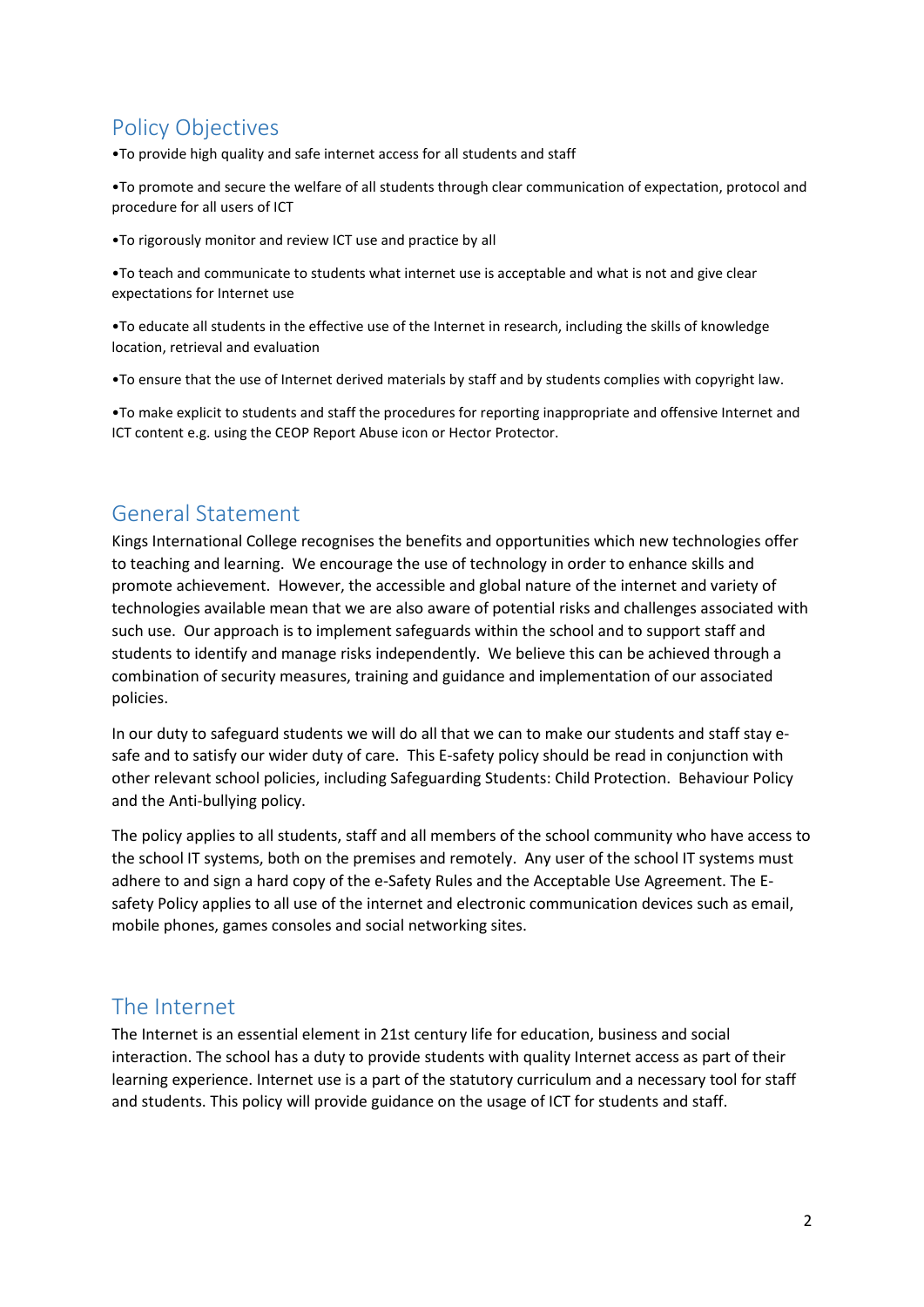# <span id="page-2-0"></span>Managing Internet Access to ensure security and confidentiality

### **Information system security**

- School ICT systems security will be reviewed regularly.
- Virus protection will be updated regularly.
- Security strategies will be discussed with the Local Authority and local schools.

#### **E-mail**

- Students must immediately tell a teacher if they receive offensive e-mail.
- Students must not reveal personal details of themselves or others in e-mail communication, or arrange to meet anyone without specific permission.
- Staff to student email communication must only take place via a school email address or from within the learning platform and will be monitored.
- Incoming e-mail should be treated as suspicious and attachments not opened unless the author is known.
- The school will consider how e-mail from students to external bodies is presented and controlled.
- The forwarding of chain letters is not permitted.

#### **Published content and the school web site**

- The contact details on the Web site should be the school address, e-mail and telephone number. Staff or student personal information will not be published.
- The Headteacher or nominee will take overall editorial responsibility and ensure that content is accurate and appropriate.

#### **Publishing students' images and work**

- Photographs that include students will be selected carefully and will not enable individual students to be clearly identified. The school will look to seek to use group photographs rather than full-face photos of individual students. See use of images policy for additional information.
- Students' full names will be avoided on the Web site or learning platform, as appropriate, including in blogs, forums or wikis, particularly in association with photographs.
- Permission from parents or carers will be obtained before photographs of students are published on the school Web site.
- The school will control access to social networking sites, and consider how to educate students in their safe use e.g. use of passwords.
- Newsgroups will be blocked unless a specific use is approved.
- Students will be advised never to give out personal details of any kind which may identify them or their location.
- Students must not place personal photos on any social network space provided in the school learning platform.
- Students and parents will be advised that the use of social network spaces outside school brings a range of dangers.
- Students will be advised to use nicknames and avatars when using social networking sites.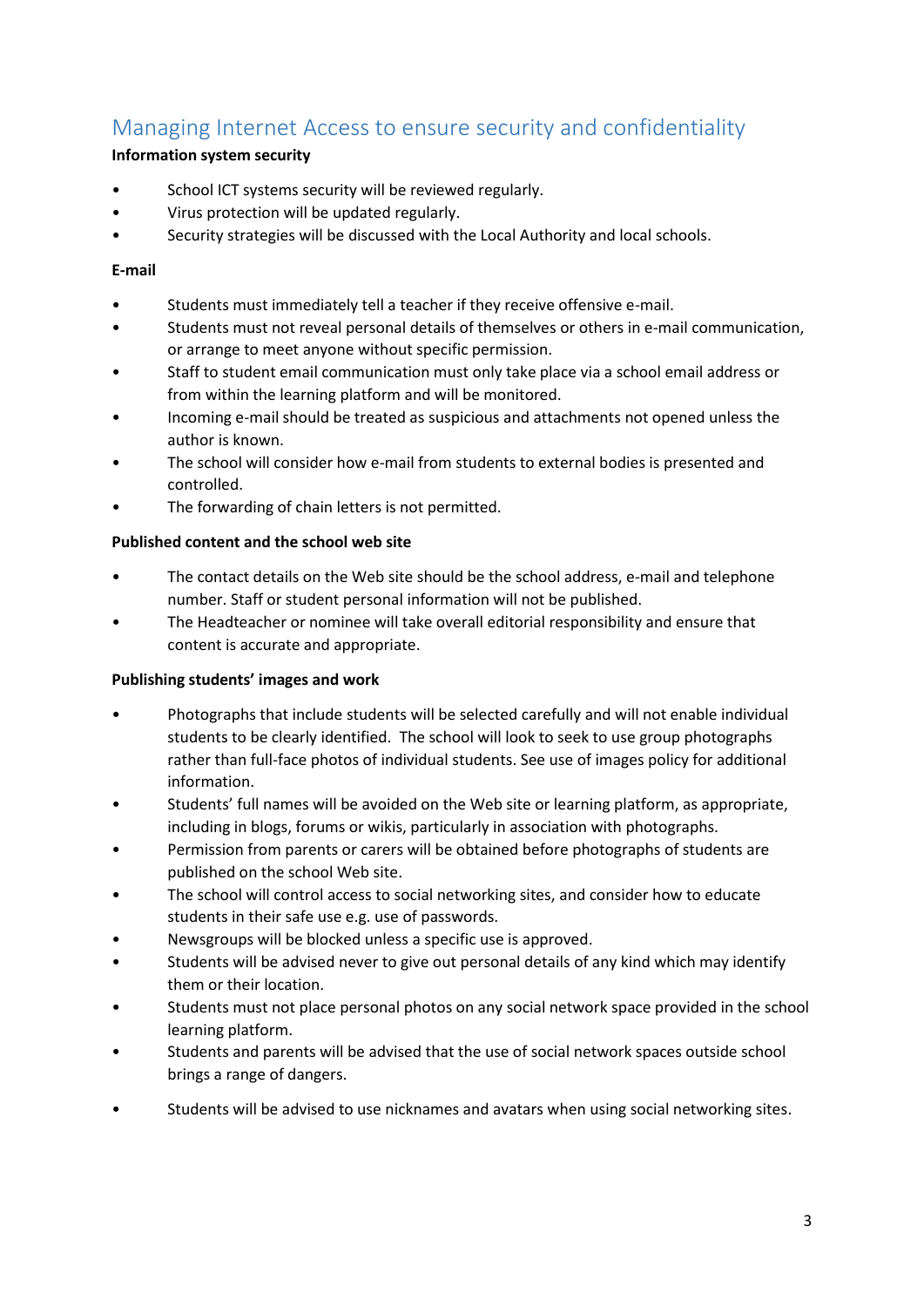• Staff will be advised on the appropriate use of social networking with students. If staff are networking with students, they will be advised to use a professional login and keep their personal users separate.

## **Managing filtering**

- The school will work to ensure systems to protect students are reviewed and improved.
- If staff or students come across unsuitable on-line materials, the site must be reported to the IT systems manager.
- Senior staff will ensure that regular checks are made to ensure that the filtering methods selected are appropriate, effective and reasonable.

## **Managing emerging technologies**

- Emerging technologies will be examined for educational benefit and a risk assessment will be carried out before use in school is allowed.
- Mobile phones and associated cameras will not be used during lessons or formal school time except as part of a staff sanctioned educational activity. The sending of abusive or inappropriate text messages is forbidden.
- Games machines including Sony Playstation, Microsoft Xbox and others have Internet access which may not include filtering. Care will be taken with their use within the school if used by staff during lessons.
- Staff will use a school phone where contact with students is required. The appropriate use of Learning Platforms will be discussed as the technology progresses Protecting personal data
- Personal data will be recorded, processed, transferred and made available according to the Data Protection Act 1998.

## **Authorising Internet access**

- All staff must read and sign the ICT code of conduct before using any school ICT resource.
- The school will maintain a current record of all staff and students who are granted access to school ICT systems.
- Students must apply for Internet access individually by agreeing to comply with the Responsible Internet Use statement.
- Any person not directly employed by the school will be asked to sign an 'acceptable use of school ICT resources' before being allowed to access the Internet from the school site.

## **Assessing risks**

- The school will take all reasonable precautions to prevent access to inappropriate material. However, due to the international scale and linked Internet content, it is not possible to guarantee that unsuitable material will never appear on a school computer. Neither the school nor the LA can accept liability for the material accessed, or any consequences of Internet access.
- The school will audit ICT use to establish if the E-safety policy is adequate and that the implementation of the E-safety policy is appropriate and effective.

## **Handling E-safety complaints**

- Complaints of Internet misuse will be dealt with in the first instance by the E-safety Coordinator who will liaise directly with Senior Staff.
- Any complaint about staff misuse must be referred to the Headteacher.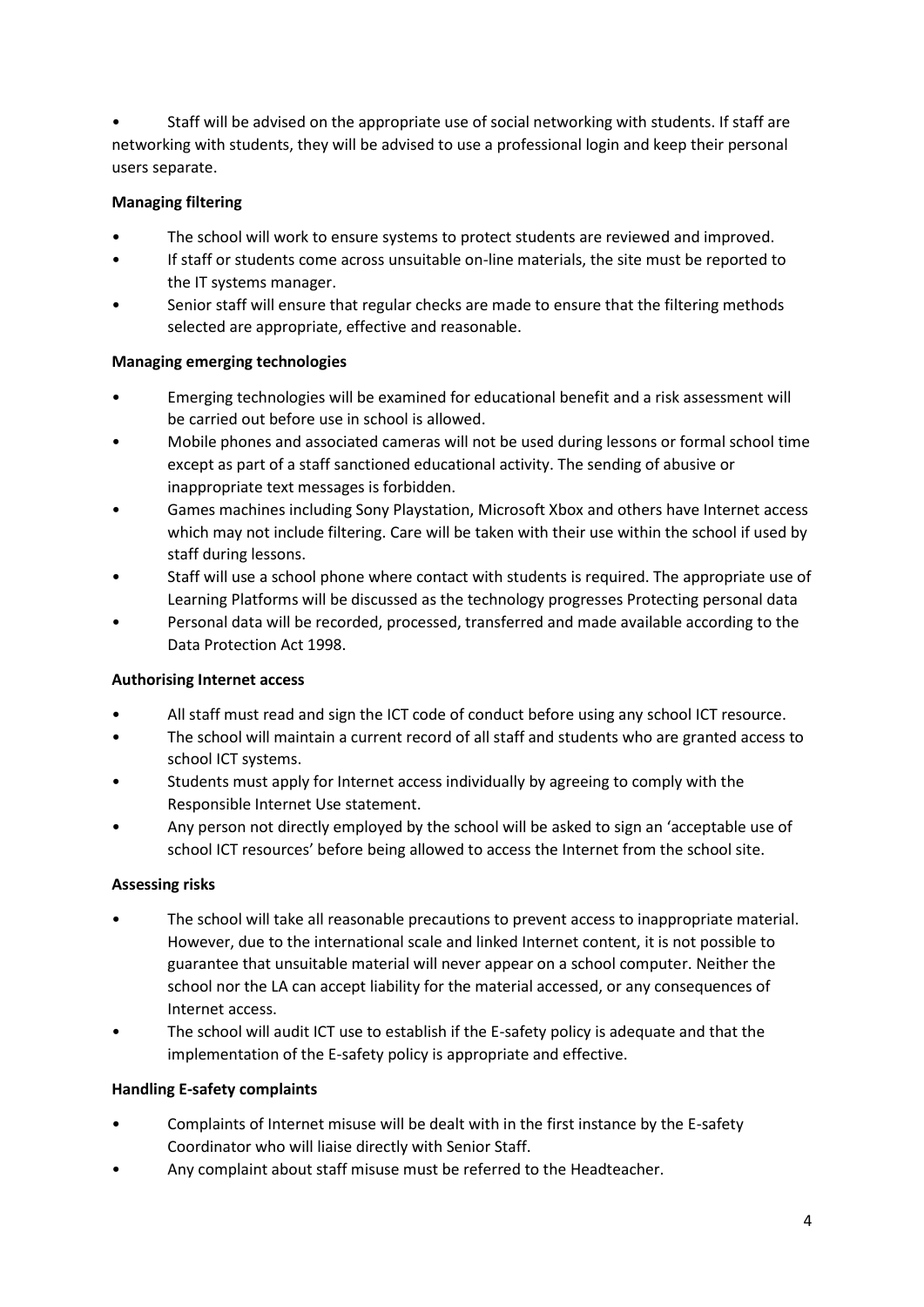- Complaints of a child protection nature must be dealt with in accordance with school child protection procedures.
- Students and parents will be informed of the complaints procedure.
- Students and parents will be informed of consequences for students misusing the Internet.

#### **Community use of the Internet**

• All use of the school Internet connection by community and other organisations shall be in accordance with the school E-safety policy.

## <span id="page-4-0"></span>Communicating the E-Safety Policy to students, staff and parents

#### **Introducing the E-safety policy to students**

- Appropriate elements of the E-safety policy will be shared with students
- E-safety rules will be posted in all networked rooms.
- Students will be informed that network and Internet use will be monitored.
- Curriculum opportunities to gain awareness of E-safety issues and how best to deal with them will be provided for students

#### **Staff and the E-safety policy**

- All staff will be given the School E-safety Policy with its importance explained.
- Staff should be aware that Internet traffic can be monitored and traced to the individual user. Discretion and professional conduct is essential.
- Staff that manage filtering systems or monitor ICT use will be supervised by senior management and have clear procedures for reporting issues.

#### **Enlisting parents' support**

- Parents' and carers attention will be drawn to the School E-safety Policy in newsletters, the school brochure and on the school web site.
- Parents and carers will from time to time be provided with additional information on Esafety.
- The school will ask all new parents to sign the parent /student agreement when they register their child with the school.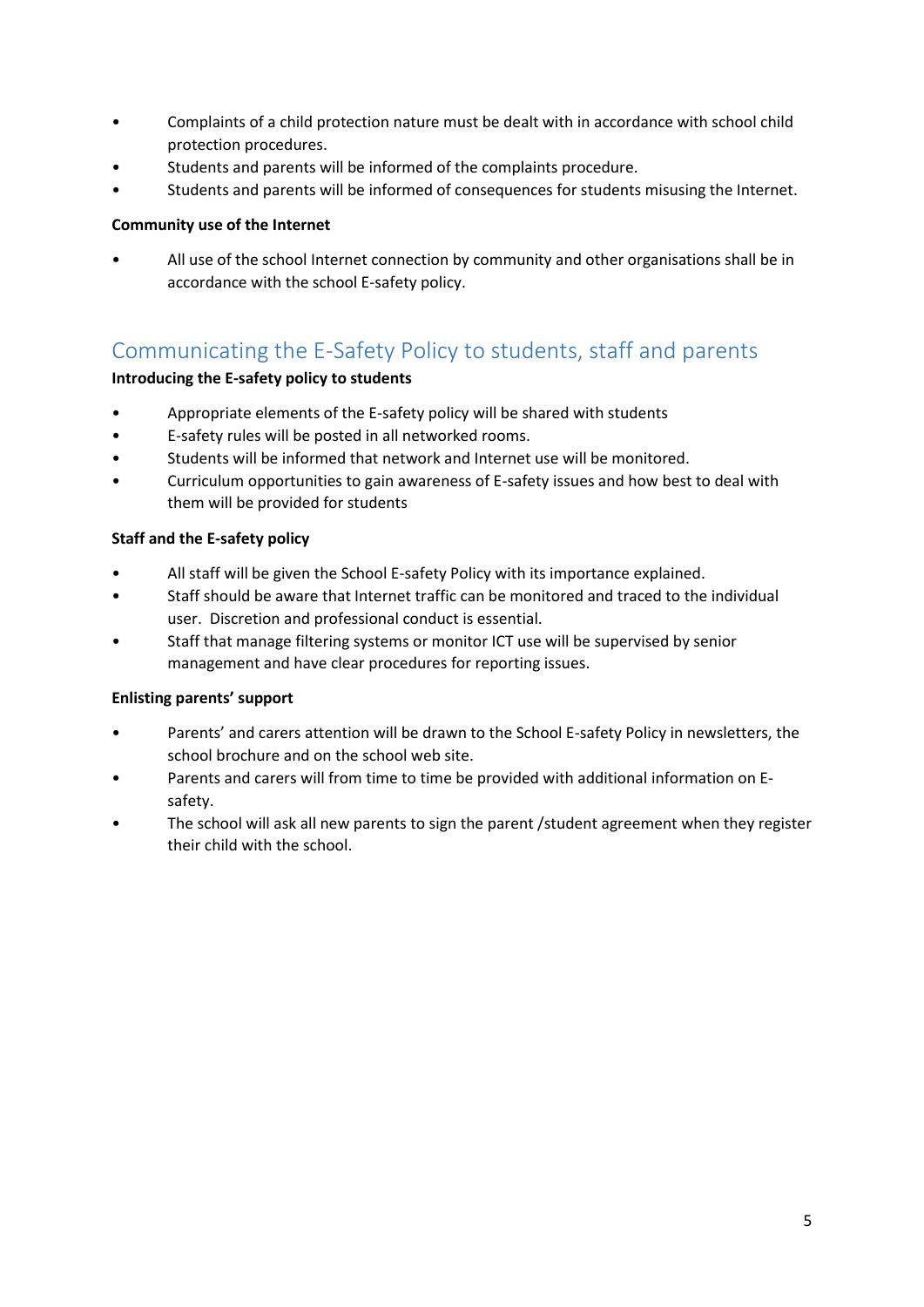# <span id="page-5-0"></span>Roles and Responsibilities

There are clear lines of responsibility for E-safety within the school. The first point of contact for staff should be the E-safety Coordinator, who will then communicate issues of concern to the DSL or DDSL's where deemed appropriate to do so.

- All staff are responsible for ensuring the safety of students and should report any concerns immediately to their subject leader and the E-safety Coordinator.
- Teaching staff are required to deliver E-safety lessons to classes. This will be via IT lessons or tutorials / assemblies.
- When informed about an E-safety incident, staff members must take particular care not to guarantee any measure of confidentiality towards either the individual reporting it, or to those involved.
- All students must know what to do if they have E-safety concerns and who to talk to. In most cases, this will be their teacher, Year Leader or E-safety coordinator in the first instance.
- Where any report of an E-safety incident is made, all parties should know what procedure is triggered and how this will be followed up.
- Where the E-safety Coordinator considers it appropriate with a student at possible serious risk, the Child Protection Liaison Officer will be asked to intervene with appropriate additional support from external agencies.

## **E-Safety Coordinator: (ESC)**

The E-safety Coordinator is responsible for leading the E-safety Committee, leading policy review, delivering staff development and training, recording incidents, reporting any developments and incidents to the E-safety Safeguarding Officer and liaising with the local authority and external agencies to promote E-safety within the school community. He/she may also be required to deliver workshops for parents.

## **E-Safety Safeguarding Officer: (ESSO)**

The E-Safety Safeguarding Officer, a member of the Senior Leadership Team, will action and sanction students resulting from serious incidents of ICT/internet misuse as reported by, and in liaison with, the E-safety Coordinator. He/she will also be responsible for communicating with the police, parents, the DSL, the Headteacher and outside agencies as appropriate in addressing such incidents.

## **Students:**

Students are responsible for using the school ICT systems and mobile devices in accordance with the school Acceptable Use Policy and the E-safety Rules, which they must agree to and sign. Students are responsible for attending e-safety lessons as part of the curriculum. They are expected to seek help and follow procedures where they are worried or concerned, or where they believe an E-safety incident has taken place involving them or another member of the school community. Students must act safely and responsibly at all times when using the internet and/or mobile technologies.

## **Staff:**

All staff are responsible for using the school ICT systems and mobile devices in accordance with the school Acceptable Use Policy and the E-safety Rules, which they must actively promote through embedded good practice. Staff are responsible for attending staff training on E-safety and displaying a model example to students at all times. All digital communications with students must be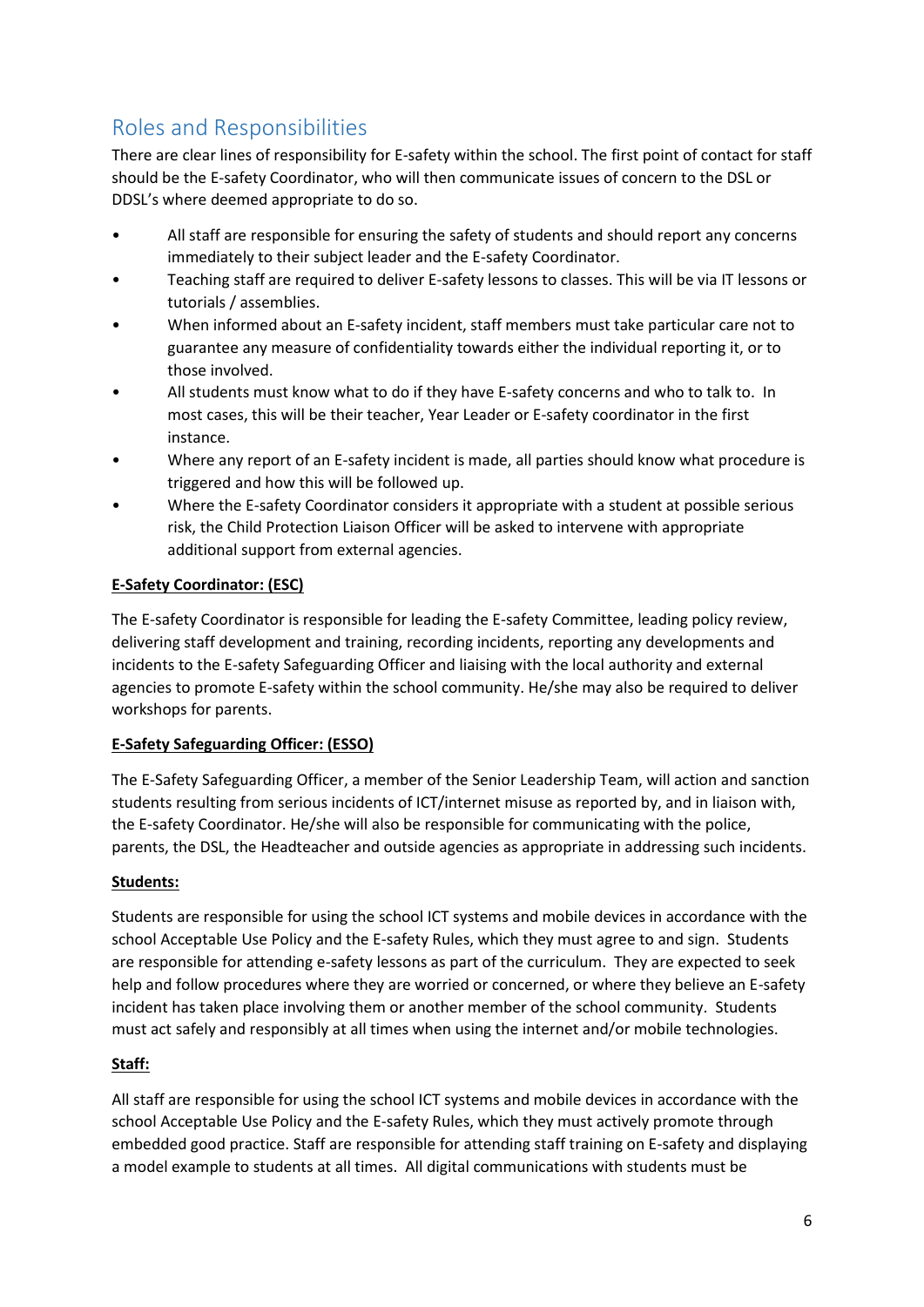professional in tone and content at all times. Online communication with students is restricted and must only be done through the school network or the VLE. All staff should apply relevant school policies and understand the incident reporting procedures. Any incident that is reported to or discovered by a staff member must be reported to the E-safety Coordinator and subject leader without delay.

#### **Governors:**

The link governor will hold the school accountable for monitoring and reporting practice in line with the E-Safety policy, reporting to the Full Governing Body (FGB).

#### **Positions of Responsibility at date of policy review:**

Subject Leader for ICT – Keith Price E-Safety Safeguarding Officer – Alan Inns Designated Safeguard Lead – Alan Inns ICT Network Manager – Chris Dickson ICT link governor - Susan Belgrave Safeguarding link governor – David Barter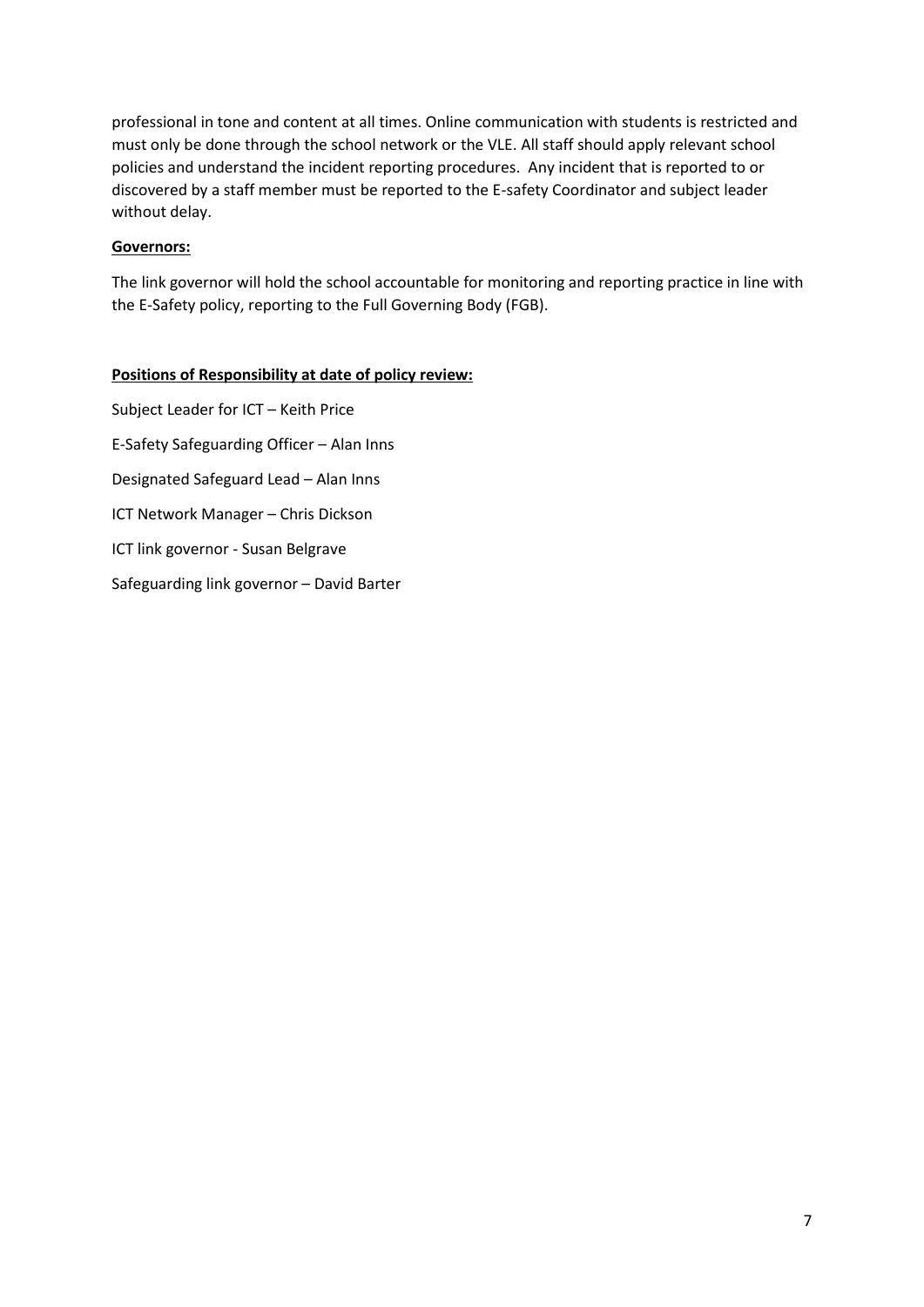## <span id="page-7-0"></span>Behaviour

Kings International College will ensure that all users of technologies adhere to the standard of behaviour as set out in the Acceptable Use Policy. The school will not tolerate any abuse of ICT systems. Whether offline or online, communications by staff and students should be courteous and respectful at all times. Any reported incident of bullying or harassment or other unacceptable conduct will be treated seriously and in line with the student and staff disciplinary codes. Where conduct is found to be unacceptable, the school will deal with the matter internally. Where conduct is considered illegal, the school will report the matter to the police. This includes incidents of cyberbullying.

#### **Sanctions** (see appendix 4)

The school will take all reasonable precautions to ensure E-safety. However, owing to the international scale and linked nature of Internet content, the availability of mobile technologies and speed of change, it is not possible to guarantee that unsuitable material will never appear on a school computer or mobile device. Staff and students are given information about infringements in use and sanctions. Sanctions include:

- Interview, counselling and/or disciplinary action by the teacher, Subject Leader Year Leader, E-safety Coordinator, E-safety Safeguarding Officer or Headteacher;
- Informing parents or carers;
- Removal of Internet or computer access for a period, [which could ultimately prevent access to files held on the system, including examination coursework];
- Referral to LA / Police
- Internal and external exclusion

The E-safety Coordinator will act as first point of contact for any complaint, in the first instance, reporting to the E-safety Safeguarding Officer as deemed appropriate. Any complaint about staff misuse will be referred to the Headteacher and may result in formal disciplinary proceedings. Complaints of cyber-bullying are dealt with in accordance with the school's Anti-Bullying Policy.

Complaints related to child protection are dealt with in accordance with school policy Safeguarding Students: Child Protection and LA child protection procedures.

#### **Monitoring, Review and Impact**

The impact of the policy will be monitored regularly with a full review being carried out at annually, undertaken by the E-Safety Coordinator and the E-safety Committee, senior leadership team, Safeguarding Strategic Group, link governor for ICT, staff and students. In the event that any concerns are raised in the interim, triggered by incidents or unforeseen circumstances, the review of policy will be brought forward.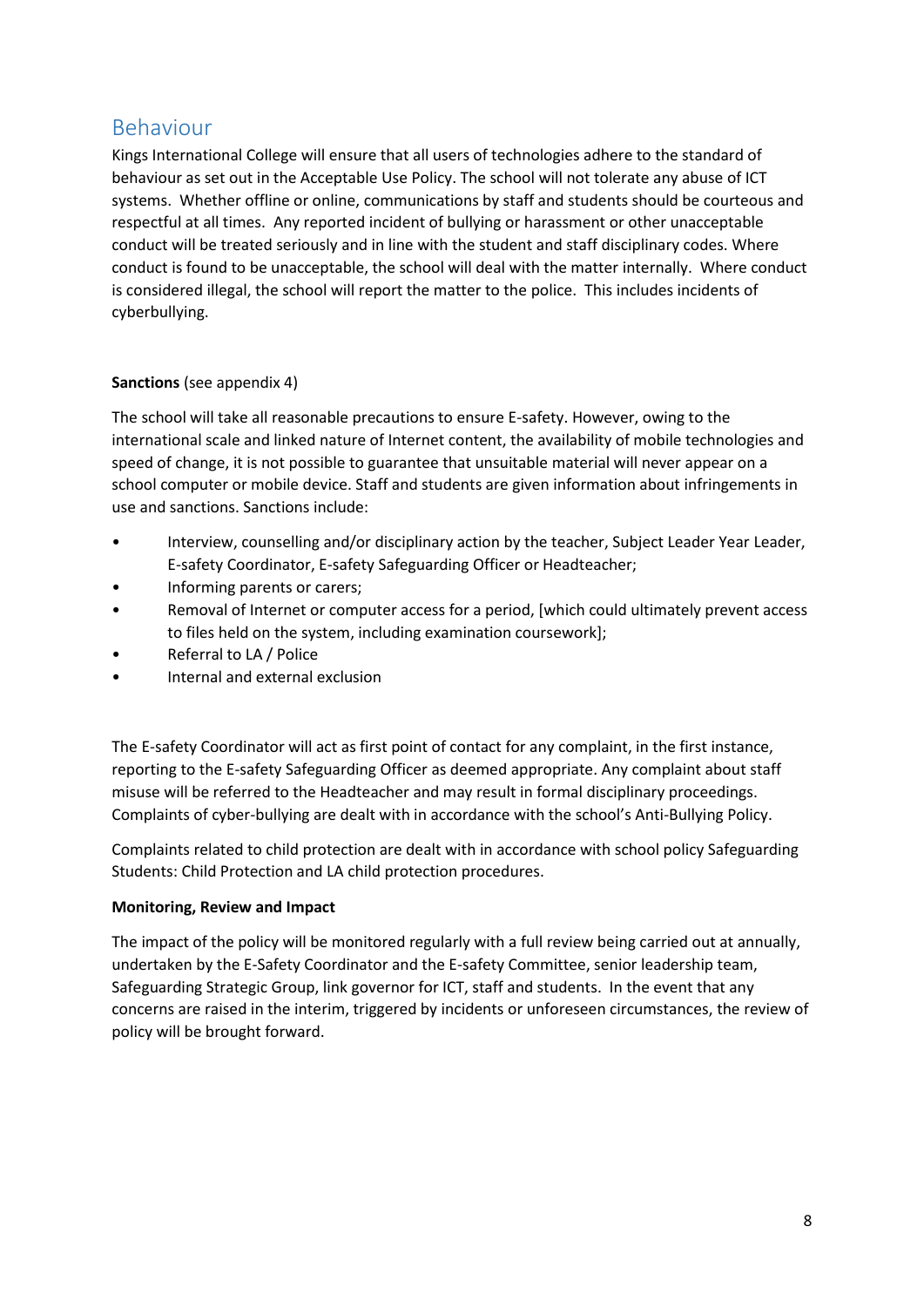## <span id="page-8-0"></span>The Law

#### **Communications Act 2003 (section 127)**

Sending by means of the Internet a message or other matter that is grossly offensive or of an indecent, obscene or menacing character; or sending a false message by means of or persistently making use of the Internet for the purpose of causing annoyance, inconvenience or needless anxiety is guilty of an offence liable, on conviction, to imprisonment.

#### **Malicious Communications Act 1988 (section 1)**

This legislation makes it a criminal offence to send an electronic message (e-mail) that conveys indecent, grossly offensive, threatening material or information that is false; or is of an indecent or grossly offensive nature if the purpose was to cause a recipient to suffer distress or anxiety.

#### **Protection from Harassment Act 1997**

A person must not pursue a course of conduct, which amounts to harassment of another, and which he/she knows or ought to know amounts to harassment of the other. A person whose course of conduct causes another to fear, on at least two occasions, that violence will be used against him is guilty of an offence if he knows or ought to know that his course of conduct will cause the other so to fear on each of those occasions.

#### **Computer Misuse Act 1990**

This legislation makes it a criminal offence to gain unauthorised access to another students area even if you don't change/delete any information on the area.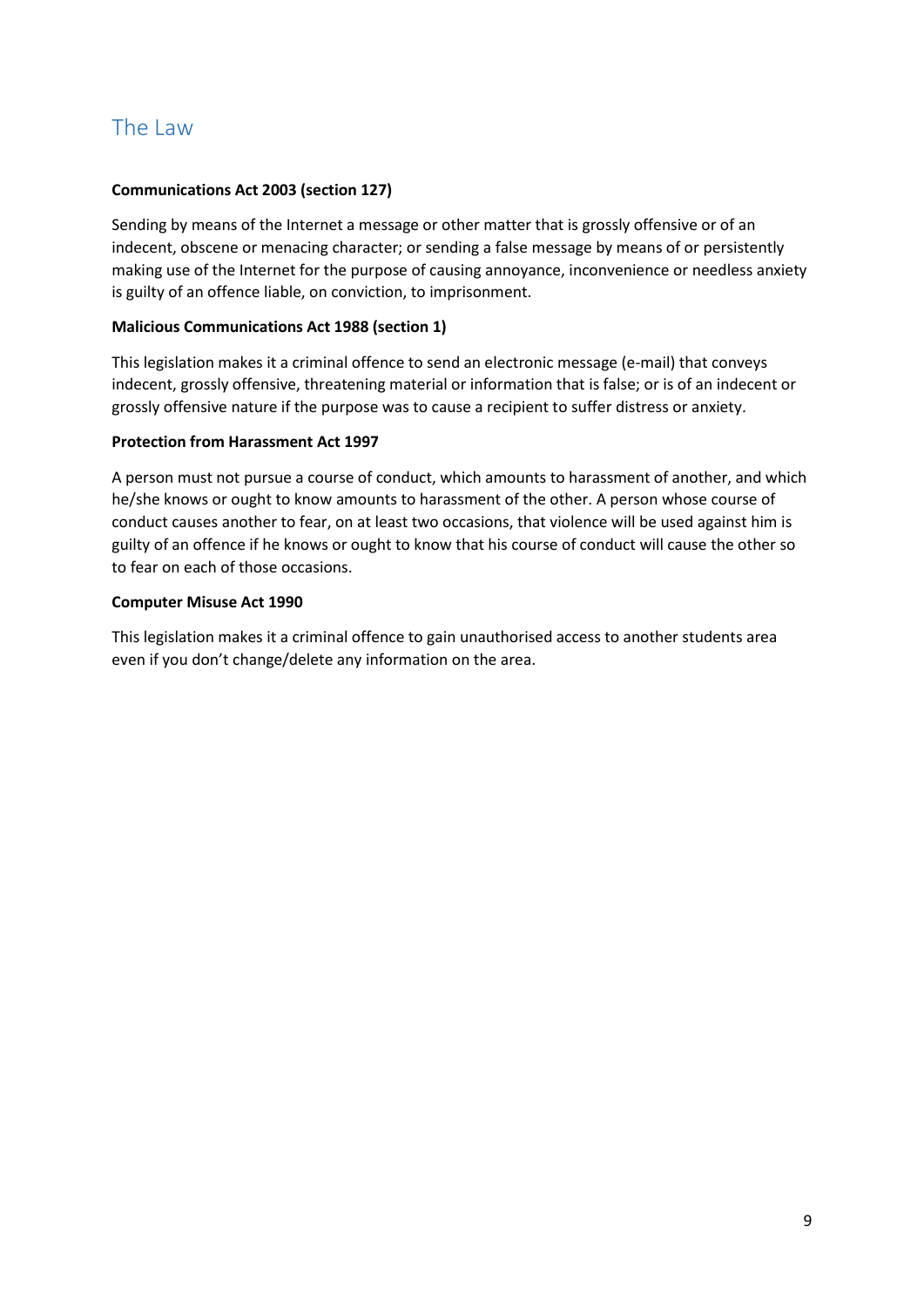#### **Staff, Governor and Visitors ICT Code of Conduct**

<span id="page-9-0"></span>*ICT and the related technologies such as email, the internet and mobile devices are an expected part of our daily working life at Kings International College. This agreement is designed to ensure that all staff are aware of their professional responsibilities when using any form of ICT. All staff are expected to sign this code of conduct and adhere at all times to its contents. Any concerns or clarification should be discussed with Mr Inns, Assistant Headteacher. In addition please ensure that you are familiar with the full ICT E-Safety policy, available on the staff shared drive: T:\College Management\Policies*

- I will only use the school's email and Internet and any related technologies for professional purposes or for uses deemed 'reasonable' by the Head or Governing Body.
- I will comply with the ICT system security and not disclose any passwords provided to me by the school or other related authorities.
- I will ensure that all electronic communications with pupils and staff are compatible with my professional role.
- I will not give out my own personal details, such as mobile phone number and personal email address, to pupils.
- I will only use the approved, secure email system(s) for any school business.
- I will ensure that personal data (such as data held on SIMS) is kept secure and is used appropriately, whether in school, taken off the school premises or accessed remotely.
- If transferring data physically off site I will do so using a school encrypted USB drive.
- Personal data can only be taken out of school or accessed remotely when authorised by the Head or Governing Body. This is in line with the data protection policy.
- I will not install any hardware or software without permission of the IT Manager
- I will not browse, download, upload or distribute any material that could be considered offensive, illegal or discriminatory.
- Images of pupils and/ or staff will only be taken, stored and used for professional purposes in line with school policy and with written consent of the parent, carer or staff member. Images will not be distributed outside the school network without the permission of the parent/ carer, member of staff or Headteacher. Images will only be taken with school equipment.
- I understand that all my use of the Internet and other related technologies can be monitored and logged and can be made available, on request, to my Headteacher.
- I will support the school approach to online safety and not deliberately upload or add any images, video, sounds or text that could upset or offend any member of the school community
- I will respect copyright and intellectual property rights.
- I will ensure that my online activity, both in school and outside school, will not bring my professional role into disrepute.
- I will support and promote the school's e-Safety policy and help pupils to be safe and responsible in their use of ICT and related technologies.

I agree to follow this code of conduct and to support the safe use of ICT throughout the school

Signature …….………………….………… Date ……………………

Full Name …………………………………................................. (Printed)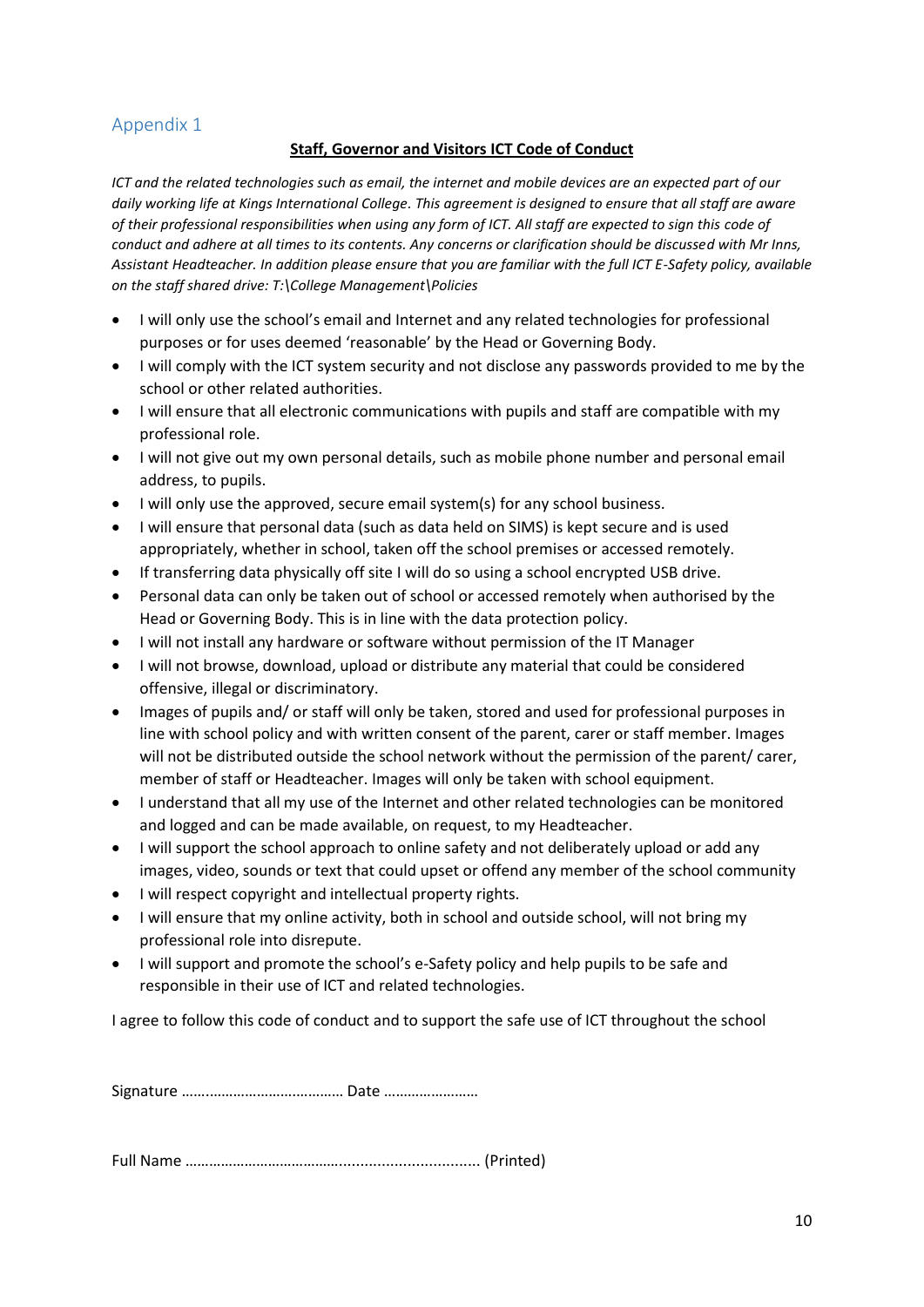#### <span id="page-10-0"></span>**E-safety Rules**

These E-safety Rules help to protect students and the school by describing acceptable and unacceptable computer use.

• I understand the school owns the computer network and learning platform and can set rules for its use. I understand it is a criminal offence to use a computer or network for a purpose not permitted by the school.

• I will only use ICT systems in school, including the internet, email, digital video, mobile technologies, etc, for school purposes. I will not use ICT systems at school for private purposes, unless the Headteacher has given specific permission.

• I will not use ICT systems at school for personal financial gain, gambling, political activity, advertising or illegal purposes.

I will only log on to the school network/ learning platform with my own user name and password.

I accept that I am responsible for all activity carried out under my username.

• I will follow the schools ICT security system and not reveal my passwords to anyone and change them regularly.

I will only use my school email address.

• I will make sure that all ICT communications with students, teachers or others is responsible and sensible, particularly as email could be forwarded to unintended readers.

I will not send anonymous messages or chain mail.

• I will be responsible for my behaviour when using the Internet/learning platform. This includes resources I access and the language I use.

I will be polite and appreciate that other users might have different views to my own.

• I will use the discussion forums on the school's learning platform for exchanging information and will share my ideas constructively.

• I will not give out any personal information such as name, phone number or address through email, personal publishing, blogs, messaging or when using the school's learning platform. I will not arrange to meet someone unless this is part of a school project approved by my teacher.

• I will not deliberately browse, download, upload or forward material that could be considered offensive or illegal. If I accidentally come across any such material I will report it immediately to my teacher.

- I will not download or install software on school technologies.
- I will not attempt to bypass the Internet filtering system.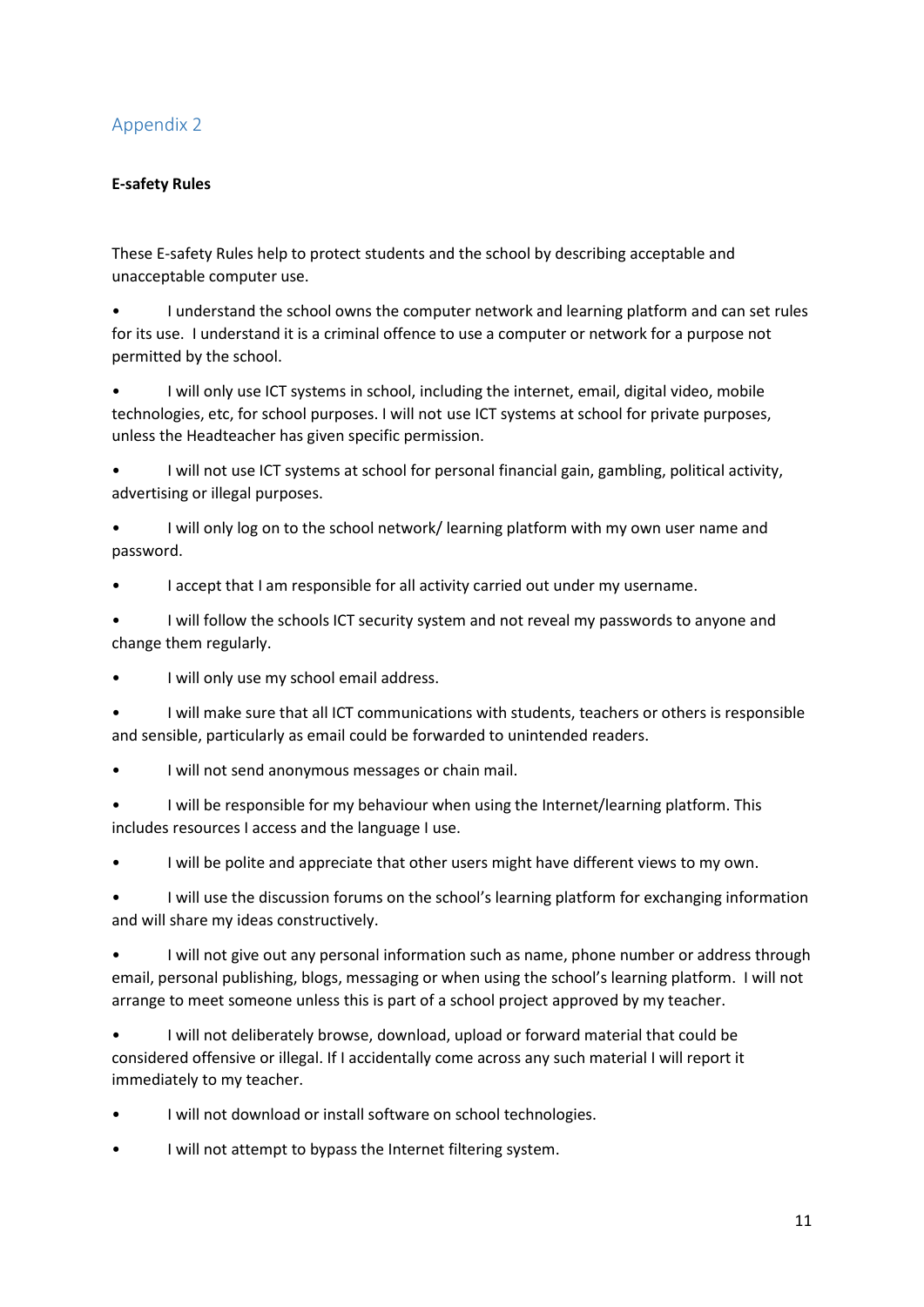• I will ensure that my online activity, both in school and outside school, will not cause my school, the staff, students or others distress.

I will respect the privacy and ownership of others' work on-line at all times.

• I understand the school can exercise its right to monitor the use of the school's computer systems and learning platform, including access to web-sites, the interception of e-mail and the deletion of inappropriate materials where it believes unauthorised use of the school's computer system may be taking place, or the system may be being used for criminal purposes or for storing unauthorised or unlawful text, imagery or sound.

• I understand that all my use of the Internet, school's learning platform and other related technologies can therefore be monitored and logged and can be made available to my teachers.

• I understand that these rules are designed to keep me safe and that if they are not followed, school sanctions will be applied and my parent/ carer may be contacted. I understand that irresponsible use may result in the loss of my network or Internet access.

I agree to follow the E-safety rules and to support the safe and responsible use of ICT at Kings International College

Student Signature……………………………………………………………………

Form ………………………………… Date……………………………………….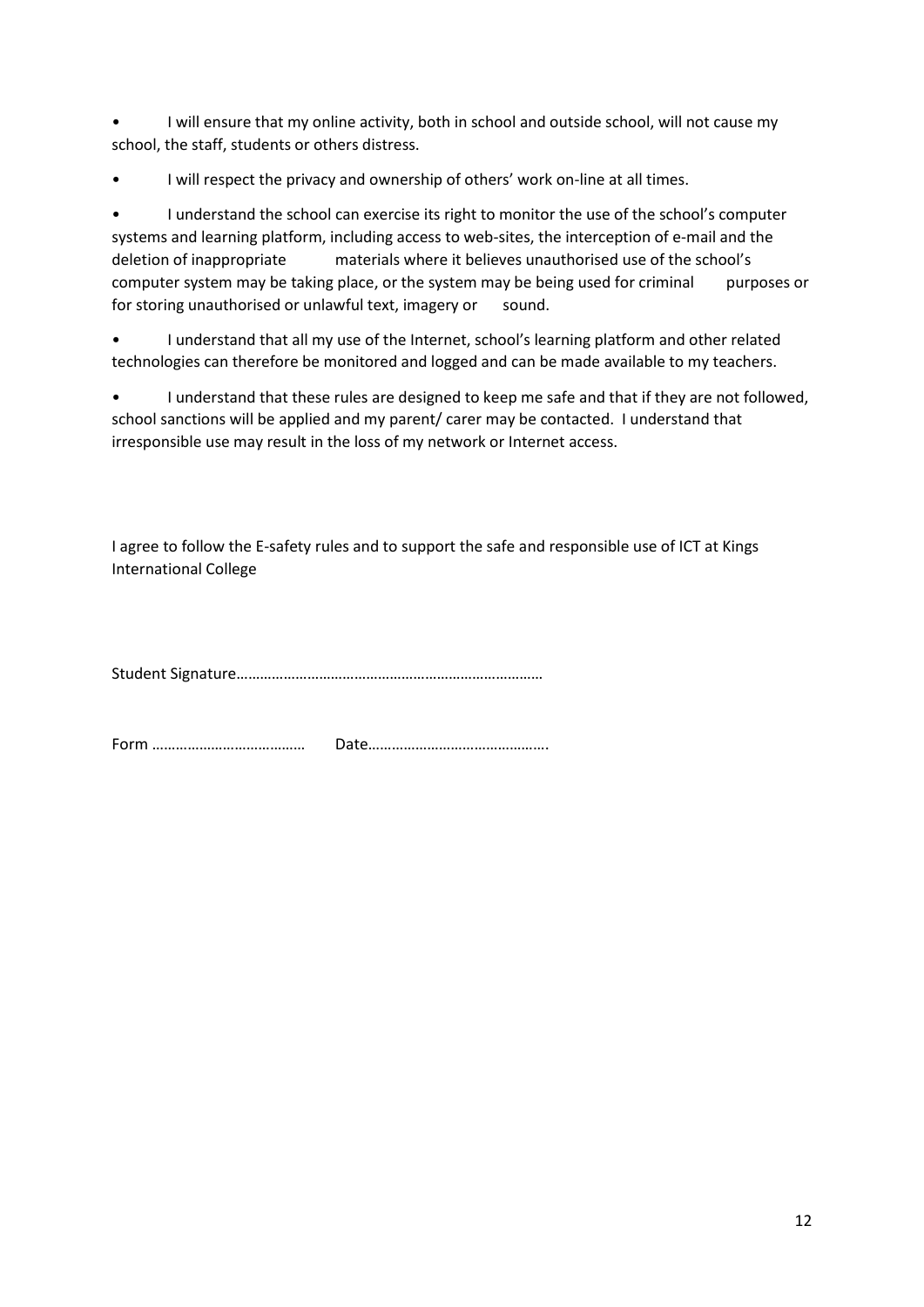#### <span id="page-12-0"></span>**E-safety Parental Consent Form**

Kings International College

Parent/Carer consent form and E-safety Rules

All students use computer facilities, including Internet access, as an essential part of learning, as required by the National Curriculum. Both students and their parents/carers are asked to sign agreements to show that the E-safety Rules have been understood and agreed.

Parent / Carer name: ……………………………………………………………

Student name: ………..…………………………………………………………….

As the parent or legal guardian of the above student, I have read and understood the attached school E-safety rules and grant permission for my daughter or son to have access to use the Internet, school email system, learning platform and other ICT facilities at school.

I know that my daughter or son has signed an E-safety agreement form and that they have a copy of the school E-safety rules. We have discussed this document and my daughter or son agrees to follow the E-safety rules and to support the safe and responsible use of ICT at Kings International College.

I accept that ultimately the school cannot be held responsible for the nature and content of materials accessed through the Internet and mobile technologies, but I understand that the school will take every reasonable precaution to keep students safe and to prevent students from accessing inappropriate materials. These steps include using an educationally filtered service, restricted access email, employing appropriate teaching practice and teaching E-safety skills to students.

I understand that the school can check my child's computer files, and the Internet sites they visit and that if they have concerns about their E-safety or e-behaviour that they will contact me.

I understand the school is not liable for any damages arising from my child's use of the Internet facilities.

I will support the school by promoting safe use of the Internet and digital technology at home and will inform the school if I have any concerns over my child's E-safety.

Parent/Guardian signature: …………………………………………………………..

Date: ………………………………………………………………………………………

Further information for parents on E-safety can be found at: http://www.parentscentre.gov.uk/usingcomputersandtheinternet/linksbytopic/

Please complete, sign and return to the school secretary.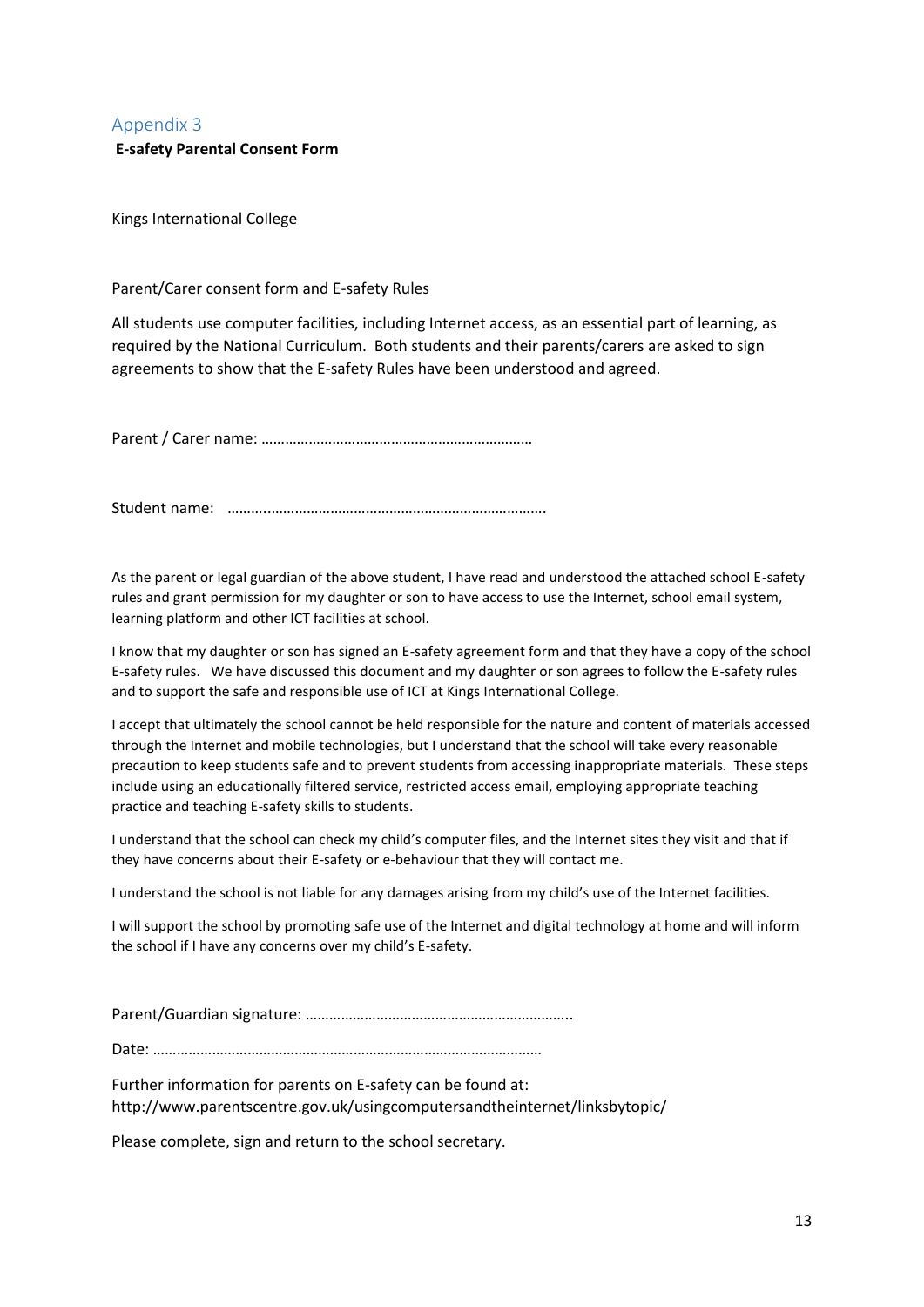#### **E-safety sanctions**

It is appropriate for people to be allowed a great deal of freedom in using ICT for study, work and leisure. With freedom comes responsibility. Kings International College cannot control what people, all over the world, make available on the Internet; a small proportion of the material which it is possible to access is not acceptable in school, whilst other material must be treated with great sensitivity and care. Exactly the same standards apply to electronic material, as to material in any other form. If material is considered to be unacceptable by the school when presented in a book, magazine, video, audio tape or spoken form, then it is not acceptable on the ICT network.

We expect all ICT users to take responsibility in the following ways:

Not to access or even try to access any material which is:

- Violent or that which glorifies violence
- Criminal, terrorist or glorified criminal activity (including drug abuse)
- Racist or designed to incite racial hatred
- Of extreme political opinion
- Pornographic or with otherwise unsuitable sexual content
- Crude, profane or with otherwise unsuitable language
- Blasphemous or mocking of religious and moral beliefs and values
- In breach of the law, including copyright law, data protection, and computer misuse
- Belongs to other users of ICT systems and which they do not have explicit permission to use
- Not to search for, or use websites that bypass the school's Internet filtering
- Not to download or even try to download any software without the explicit permission of a member of the ICT systems support department
- Not to attempt to install unauthorised and unlicensed software
- To be extremely cautious about revealing any personal details and never to reveal a home address or mobile telephone number to strangers
- Not to use other people's user ID or password, even with their permission
- Not to interfere with or cause malicious damage to the ICT Facilities
- To report any breach (deliberate or accidental) of this policy to Subject Leader of ICT immediately.

In order to protect responsible users, electronic methods will be used to help prevent access to unsuitable material. Kings International College the right to access all material stored on its ICT system, including that held in personal areas of staff and student accounts for purposes of ensuring DFE, Local Authority and school policies regarding appropriate use, data protection, computer misuse, child protection, and health and safety. Anyone who is found not to be acting responsibly in this way will be disciplined. Irresponsible users will be denied access to the ICT facilities. Kings International College will act strongly against anyone whose use of ICT risks bringing the school into disrepute or risk the proper work of other users. Persistent offenders will be denied access to the ICT facilities – on a permanent basis.